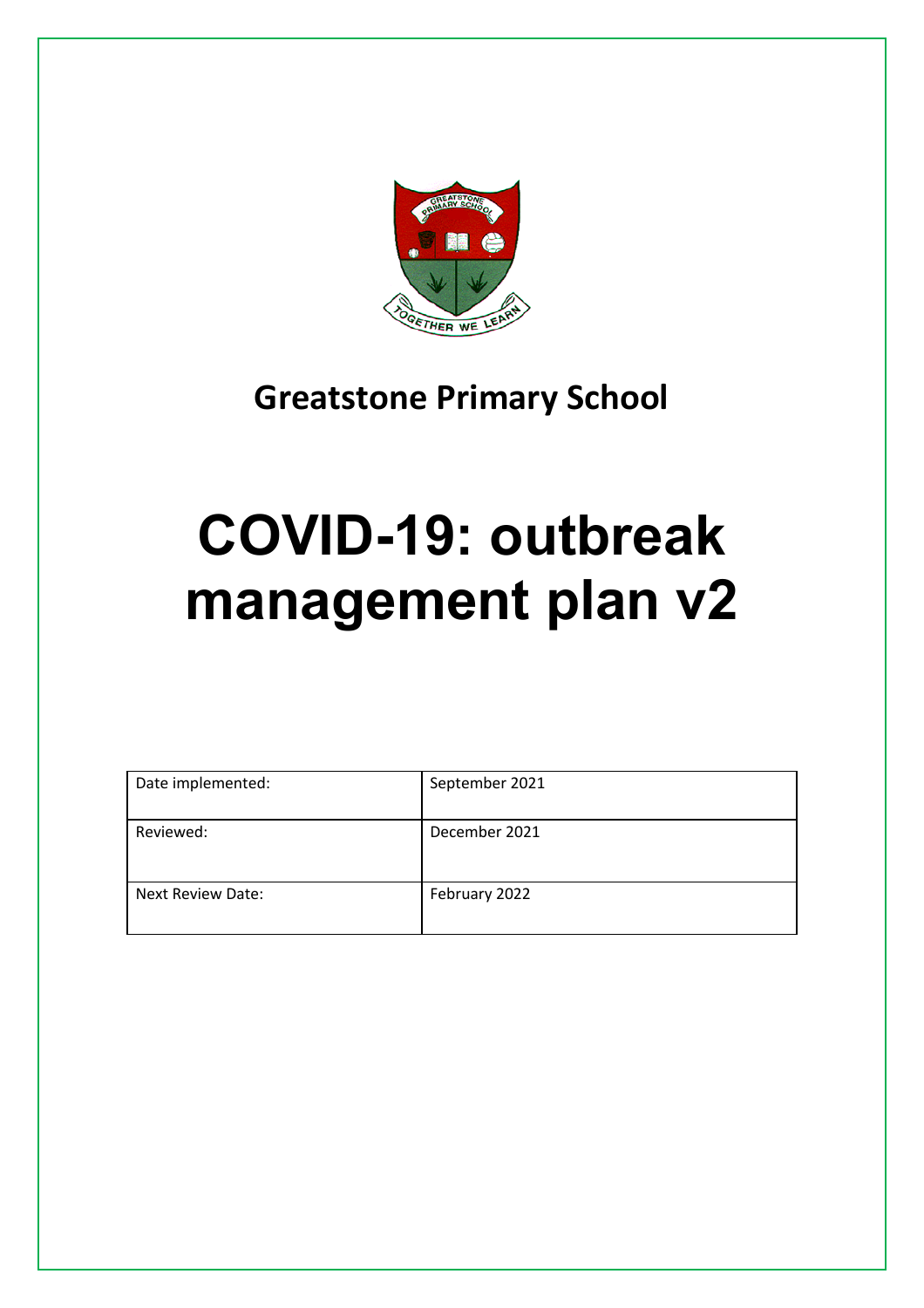# **1. Introduction**

This plan is based on the contingency framework for managing local outbreaks of COVID-19 and the schools operational guidance, provided by the Department for Education (DfE).

We will only implement some, or all, of the measures in this plan in response to recommendations provided by our local authority (LA), directors of public health (DsPH), UK Health Security agency (UKHSA), Public Health England (PHE) health protection team or the national government.

It may be necessary to implement these measures in the following circumstances, for example:

- To help manage a COVID-19 outbreak within the school.
	- $\triangleright$  There are 5 positive cases amongst pupils or staff who are likely to have mixed closely within a 10-day period
	- $\geq$  10% of pupils or staff who are likely to have mixed closely test positive within a 10-day period
- If COVID-19 infection rates in the community are extremely high, and other measures have failed to reduce transmission
- As part of a package of measures responding to a 'variant of concern' (VoC)
- > To prevent unsustainable pressure on the NHS

## **2. Seeking public health advice**

When one of the thresholds above is met, we will review the testing, hygiene and ventilation measures already in place.

We will also seek public health advice from a director of public health or health protection team. The Head of School will be responsible for seeking this advice, and will do so by telephoning the DfE helpline (0800 046 8687)

# **3. Testing**

If recommended, we will increase the use of home testing by staff.

### **4. Other measures**

Parents, carers, pupils and staff will be informed promptly about the introduction of control measures. This will be done via ParentMail once a decision has been made.

If recommended, we will limit:

- > Residential educational visits
- > Open days
- > Transition or taster days
- > Parents coming into school
- > Live performances

If recommended, we will (re)introduce:

> Bubbles, to reduce mixing between groups

# **5. Attendance restrictions**